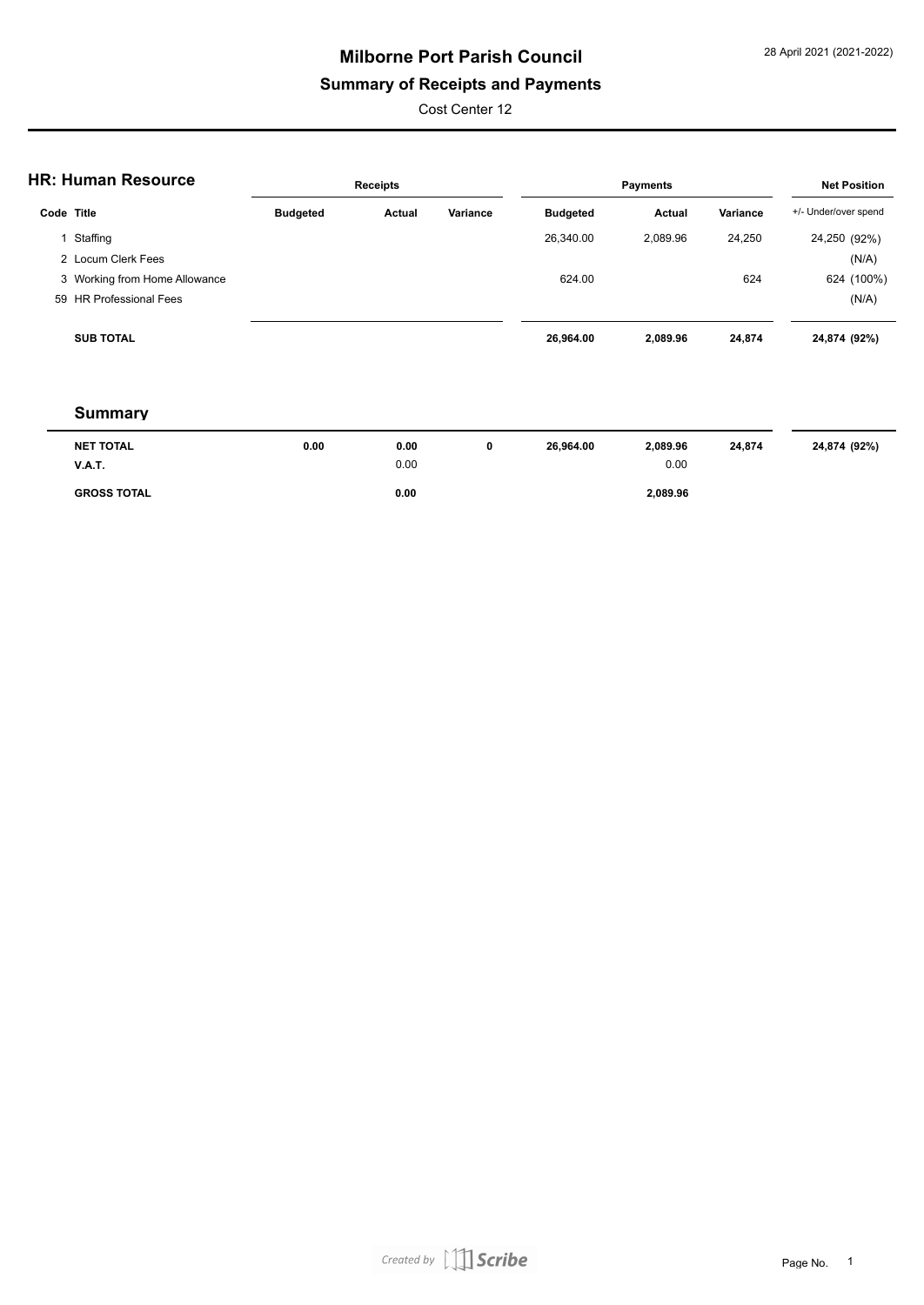### **Cost Centre HR: Human Resource Milborne Port Parish Council Cost Centre Year Comparison Summary**

| <b>Code Title</b>           |                 | <b>Receipts (Current Year)</b> |                 | <b>Payments (Current Year)</b> | Receipts (Last Year) |               | Payments (Last Year) |           |
|-----------------------------|-----------------|--------------------------------|-----------------|--------------------------------|----------------------|---------------|----------------------|-----------|
|                             | <b>Budgeted</b> | Actual                         | <b>Budgeted</b> | Actual                         | <b>Budgeted</b>      | <b>Actual</b> | <b>Budgeted</b>      | Actual    |
| <b>HR: Human Resource</b>   |                 |                                |                 |                                |                      |               |                      |           |
| Staffing                    | 0.00            | 0.00                           | 26,340.00       | 2,089.96                       | 0.00                 | 0.00          | 23,700.00            | 24,479.36 |
| Locum Clerk Fees            | 0.00            | 0.00                           | 0.00            | 0.00                           | 0.00                 | 0.00          | 0.00                 | 0.00      |
| Working from Home Allowance | 0.00            | 0.00                           | 624.00          | 0.00                           | 0.00                 | 0.00          | 0.00                 | 408.00    |
| <b>HR Professional Fees</b> | 0.00            | 0.00                           | 0.00            | 0.00                           | 0.00                 | 0.00          | 0.00                 | 0.00      |
| <b>SUB TOTAL</b>            | 0.00            | 0.00                           | 26,964.00       | 2,089.96                       | 0.00                 | 0.00          | 23,700.00            | 24,887.36 |
| <b>NET TOTAL</b>            | 0.00            | 0.00                           | 26,964.00       | 2,089.96                       | 0.00                 | 0.00          | 23,700.00            | 24,887.36 |
| <b>V.A.T.</b>               |                 | 0.00                           |                 | 0.00                           |                      | 0.00          |                      | 0.00      |
| <b>GROSS TOTAL</b>          |                 | 0.00                           |                 | 2,089.96                       |                      | 0.00          |                      | 24,887.36 |